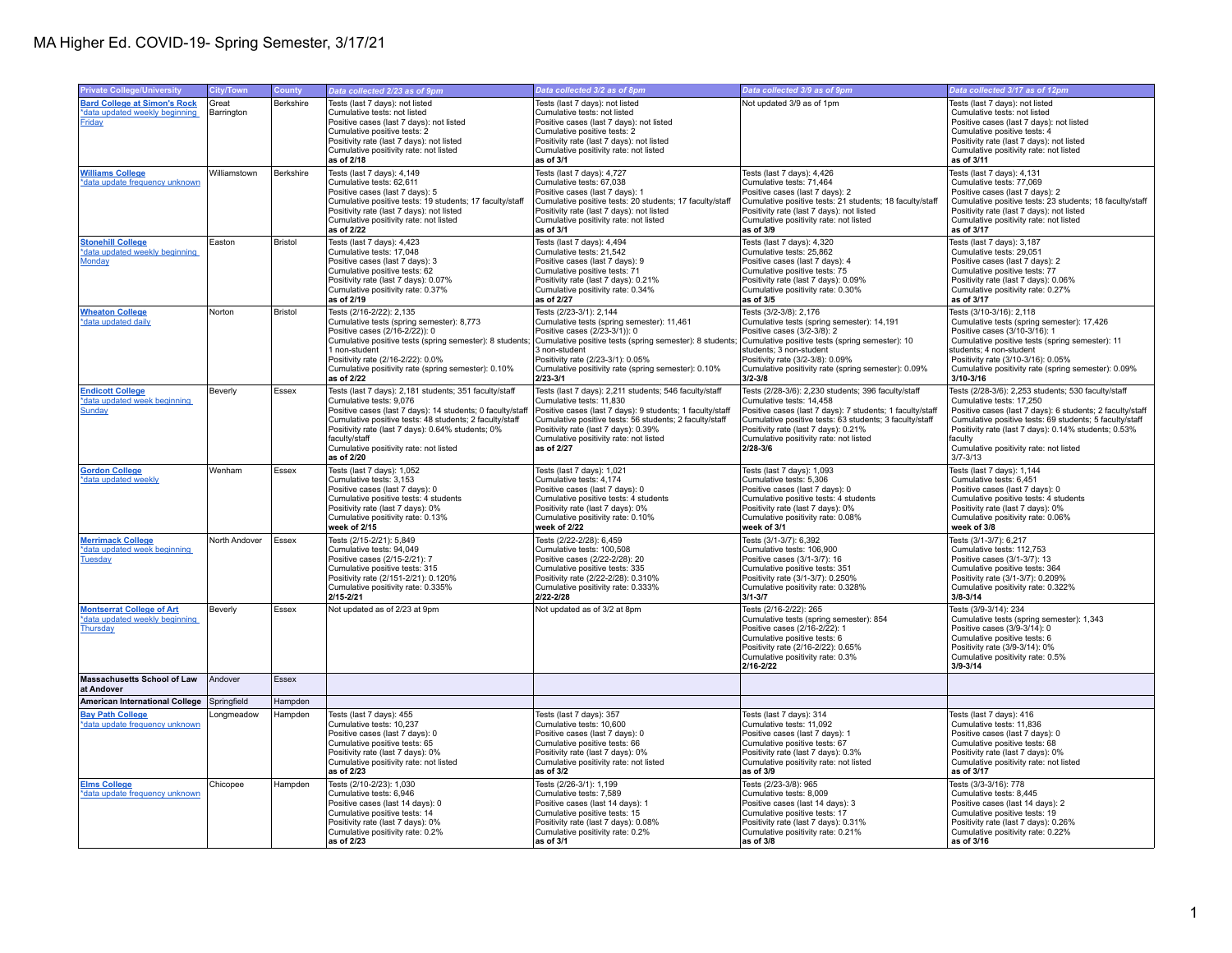| <b>Private College/University</b>                | <b>City/Town</b> | County    | Data collected 2/23 as of 9pm                                                    | Data collected 3/2 as of 8pm                                                     | Data collected 3/9 as of 9pm                                                     | Data collected 3/17 as of 12pm                                                  |
|--------------------------------------------------|------------------|-----------|----------------------------------------------------------------------------------|----------------------------------------------------------------------------------|----------------------------------------------------------------------------------|---------------------------------------------------------------------------------|
| <b>Springfield College</b>                       | Springfield      | Hampden   | Tests (2/17-2/22): 1.783                                                         | Tests (2/23-2/24): 1.168                                                         | Tests (3/2-3/3): 1.225                                                           | Tests (3/9-3/11): 1.703                                                         |
| *data update frequency unknown                   |                  |           | Cumulative tests: 8,454                                                          | Cumulative tests: 9,640                                                          | Cumulative tests: 11,941                                                         | Cumulative tests: 14,723                                                        |
|                                                  |                  |           | Positive cases (2/17-2/22): 5                                                    | Positive cases (2/23-2/24): 4                                                    | Positive cases (3/2-3/3): 5                                                      | Positive cases (3/9-3/11): 3                                                    |
|                                                  |                  |           | Cumulative positive tests: 48                                                    | Cumulative positive tests: 51                                                    | Cumulative positive tests: 65                                                    | Cumulative positive tests: 73                                                   |
|                                                  |                  |           | Positivity rate (2/17-2/22): 0.280%                                              | Positivity rate (2/23-2/24): 0.342%                                              | Positivity rate (3/2-3/3): 0.408%                                                | Positivity rate (3/9-3/11): 0.176%                                              |
|                                                  |                  |           | Cumulative positivity rate: 0.568%                                               | Cumulative positivity rate: 0.529%                                               | Cumulative positivity rate: 0.544%                                               | Cumulative positivity rate: 0.496%                                              |
|                                                  |                  |           | $2/17 - 2/22$                                                                    | 2/23-2/24                                                                        | $3/2 - 3/3$                                                                      | $3/9 - 3/11$                                                                    |
| <b>Western New England</b>                       | Springfield      | Hampden   | Tests (last 7 days): not listed                                                  | Tests (last 7 days): not listed                                                  | Tests (last 7 days): not listed                                                  | Tests (last 7 days): not listed                                                 |
| <b>University</b>                                |                  |           | Cumulative tests: 5,165                                                          | Cumulative tests: 5,769                                                          | Cumulative tests: 6,756                                                          | Cumulative tests: 7,820                                                         |
| *data updated every Thursday                     |                  |           | Positive cases (last 7 days): not listed                                         | Positive cases (last 7 days): not listed                                         | Positive cases (last 7 days): not listed                                         | Positive cases (last 7 days): not listed                                        |
|                                                  |                  |           | Cumulative positive tests: 106                                                   | Cumulative positive tests: 136                                                   | Cumulative positive tests: 173                                                   | Cumulative positive tests: 199                                                  |
|                                                  |                  |           | Positivity rate (last 7 days): not listed                                        | Positivity rate (last 7 days): not listed                                        | Positivity rate (last 7 days): not listed                                        | Positivity rate (last 7 days): not listed                                       |
|                                                  |                  |           | Cumulative positivity rate: not listed                                           | Cumulative positivity rate: not listed                                           | Cumulative positivity rate: not listed                                           | Cumulative positivity rate: not listed                                          |
|                                                  |                  |           | as of 2/19                                                                       | as of 2/26                                                                       | as of 3/5                                                                        | as of 3/12                                                                      |
| <b>Amherst College</b>                           | Amherst          | Hampshire | Tests (last 7 days): not listed                                                  | Tests (last 7 days): not listed                                                  | Tests (last 7 days): not listed                                                  | Tests (last 7 days); not listed                                                 |
| *data updated M-F, week                          |                  |           | Cumulative tests: 9,314                                                          | Cumulative tests: 13,907                                                         | Cumulative tests: 18,043                                                         | Cumulative tests: 24,011                                                        |
| beginning Sunday                                 |                  |           | Positive cases (last 7 days): not listed                                         | Positive cases (last 7 days): not listed                                         | Positive cases (last 7 days): not listed                                         | Positive cases (last 7 days): not listed                                        |
|                                                  |                  |           | Cumulative positive tests: 8 students; 8 faculty/staff                           | Cumulative positive tests: 18 students; 1 faculty; 7 staff                       | Cumulative positive tests: 18 students; 1 faculty; 7 staff                       | Cumulative positive tests: 19 students; 1 faculty; 10                           |
|                                                  |                  |           | Positivity rate (last 14 days): 0.14%                                            | Positivity rate (last 14 days): 0.19%                                            | Positivity rate (last 14 days): 0.11%                                            | staff                                                                           |
|                                                  |                  |           | Cumulative positivity rate: not listed                                           | Cumulative positivity rate: not listed                                           | Cumulative positivity rate: not listed                                           | Positivity rate (last 14 days): 0.05%                                           |
|                                                  |                  |           | as of 2/23                                                                       | as of 3/2                                                                        | as of 3/9                                                                        | Cumulative positivity rate: not listed<br>as of 3/17                            |
|                                                  |                  |           |                                                                                  |                                                                                  |                                                                                  |                                                                                 |
| <b>Mount Holyoke College</b>                     | South Hadley     | Hampshire | Tests (last 7 days): 1,419 students; 479 employees                               | Tests (last 7 days): 1,371 students; 492 employees                               | Tests (last 7 days): 1,367 students; 505 employees                               | Tests (last 7 days): 1,353 students; 499 employees                              |
| *data updated M-F                                |                  |           | Cumulative tests: 23.645<br>Positive cases (last 7 days): 1 students; 1 employee | Cumulative tests: 25.102<br>Positive cases (last 7 days): 2 students; 1 employee | Cumulative tests: 27,014<br>Positive cases (last 7 days): 2 students; 1 employee | Cumulative tests: 29.333<br>Positive cases (last 7 days): 1 student; 1 employee |
|                                                  |                  |           | Cumulative positive tests: 37                                                    | Cumulative positive tests: 38                                                    | Cumulative positive tests: 41                                                    | Cumulative positive tests: 42                                                   |
|                                                  |                  |           | Positivity rate (last 7 days): 0.070% for students;                              | Positivity rate (last 7 days): 0.146% for students;                              | Positivity rate (last 7 days): 0.146% for students;                              | Positivity rate (last 7 days): 0.074% for students; 0.2%                        |
|                                                  |                  |           | 0.209% for employees                                                             | 0.203% for employees                                                             | 0.198% for employees                                                             | for employees                                                                   |
|                                                  |                  |           | Cumulative positivity rate: 0.156%                                               | Cumulative positivity rate: 0.151%                                               | Cumulative positivity rate: 0.152%                                               | Cumulative positivity rate: 0.143%                                              |
|                                                  |                  |           | as of 2/23                                                                       | as of 3/2                                                                        | as of $3/9$                                                                      | as of 3/16                                                                      |
| <b>Smith College</b>                             | Northampton      | Hampshire | Tests (last 7 days): 5,126                                                       | Tests (last 7 days): 6,160                                                       | Tests (last 7 days): 3,764                                                       | Tests (last 7 days): 4,888                                                      |
| *data updated twice weekly                       |                  |           | Cumulative tests: 39,816                                                         | Cumulative tests: 44,727                                                         | Cumulative tests: 48,491                                                         | Cumulative tests: 54,650                                                        |
|                                                  |                  |           | Positive cases (last 7 days): 4                                                  | Positive cases (last 7 days): 4                                                  | Positive cases (last 7 days): 1                                                  | Positive cases (last 7 days): 1                                                 |
|                                                  |                  |           | Cumulative positive tests: 7 students; 21 employees                              | Cumulative positive tests: 10 students; 21 employees                             | Cumulative positive tests: 10 students; 22 employees                             | Cumulative positive tests: 10 students; 24 employees                            |
|                                                  |                  |           | Positivity rate (last 14 days): 0.07%                                            | Positivity rate (last 14 days): 0.05%                                            | Positivity rate (last 14 days): 0.03%                                            | Positivity rate (last 14 days): 0.04%                                           |
|                                                  |                  |           | Cumulative positivity rate: not listed                                           | Cumulative positivity rate: not listed                                           | Cumulative positivity rate: not listed                                           | Cumulative positivity rate: not listed                                          |
|                                                  |                  |           | as of 2/23                                                                       | as of 3/1                                                                        | as of 3/9                                                                        | as of 3/16                                                                      |
| <b>Hampshire College</b>                         | Amherst          | Hampshire | Tests (2/11-2/17): 751                                                           | Tests (2/18-2/24): 542                                                           | Tests (2/25-3/3): 548                                                            | Tests (3/4-3/10): 539                                                           |
| *data updated week beginning                     |                  |           | Cumulative tests: 3,034                                                          | Cumulative tests: 3,586                                                          | Cumulative tests: 4,124                                                          | Cumulative tests: 4,663                                                         |
| Wednesday                                        |                  |           | Positive cases (2/11-2/17): 0                                                    | Positive cases (2/18-2/24): 0                                                    | Positive cases (2/25-3/3): 2                                                     | Positive cases (3/4-3/10): 1                                                    |
|                                                  |                  |           | Cumulative positive tests: 1                                                     | Cumulative positive tests: 3                                                     | Cumulative positive tests: 3                                                     | Cumulative positive tests: 4                                                    |
|                                                  |                  |           | Positivity rate (2/11-2/17): 0%                                                  | Positivity rate (2/18-2/24): 0%                                                  | Positivity rate (2/25-3/3): 0.36%                                                | Positivity rate (3/4-3/10): 0.19%                                               |
|                                                  |                  |           | Cumulative positivity rate: 0.03%                                                | Cumulative positivity rate: 0.08%                                                | Cumulative positivity rate: 0.07%                                                | Cumulative positivity rate: 0.08%                                               |
|                                                  |                  |           | $2/11 - 2/17$                                                                    | 2/18-2/24                                                                        | $2/25 - 3/3$                                                                     | $3/4 - 3/10$                                                                    |
| <b>Bentley University</b>                        | Waltham          | Middlesex | Tests (last 7 days): not listed                                                  | Tests (2/24-3/1): 2,973                                                          | Tests (3/2-3/8): 5,103                                                           | Tests (3/2-3/8): 4,762                                                          |
| *data update frequency unknowr                   |                  |           | Cumulative tests: 22.371                                                         | Cumulative tests: 26,888                                                         | Cumulative tests: 31,991                                                         | Cumulative tests: 36,757                                                        |
|                                                  |                  |           | Positive cases (last 7 days): not listed                                         | Positive cases (last 7 days): 14<br>Cumulative positive tests: 113               | Positive cases (last 7 days): not listed<br>Cumulative positive tests: 165       | Positive cases (last 7 days): not listed<br>Cumulative positive tests: 207      |
|                                                  |                  |           | Cumulative positive tests: 88<br>Positivity rate (last 7 days): not listed       | Positivity rate (last 7 days): not listed                                        | Positivity rate (last 7 days): 1.05%                                             | Positivity rate (last 7 days): 0.89%                                            |
|                                                  |                  |           | Cumulative positivity rate: 0.40%                                                | Cumulative positivity rate: 0.43%                                                | Cumulative positivity rate: 0.53%                                                | Cumulative positivity rate: 0.58%                                               |
|                                                  |                  |           | as of 2/22                                                                       | as of 3/1                                                                        | as of 3/8                                                                        | as of 3/17                                                                      |
|                                                  |                  |           |                                                                                  |                                                                                  |                                                                                  |                                                                                 |
| <b>Boston College</b><br>*data updated T-F, week | Chestnut Hill    | Middlesex | Tests (2/22-2/28): 3,533<br>Cumulative tests: 207,574                            | Tests (3/1-3/7): 2,621<br>Cumulative tests: 219,618                              | Tests (3/8-3/14): 3,885<br>Cumulative tests: 233.320                             | Tests (3/15-3/21): 3,205<br>Cumulative tests: 246.162                           |
| beginning Monday                                 |                  |           | Positive cases (2/22-2/28): 12                                                   | Positive cases (3/1-3/7): 9                                                      | Positive cases (3/8-3/14): 11                                                    | Positive cases (3/15-3/21): 12                                                  |
|                                                  |                  |           | Cumulative positive tests: 874                                                   | Cumulative positive tests: 905                                                   | Cumulative positive tests: 944                                                   | Cumulative positive tests: 982                                                  |
|                                                  |                  |           | Positivity rate (2/22-2/28): not listed                                          | Positivity rate (3/1-3/7): not listed                                            | Positivity rate (3/8-3/14): not listed                                           | Positivity rate (3/15-3/21): 0.27%                                              |
|                                                  |                  |           | Cumulative positivity rate: 0.42%                                                | Cumulative positivity rate: 0.42%                                                | Cumulative positivity rate: 0.40%                                                | Cumulative positivity rate: 0.39%                                               |
|                                                  |                  |           | as of 2/23                                                                       | $3/1 - 3/7$                                                                      | $3/8 - 3/14$                                                                     | $3/15 - 3/21$                                                                   |
| <b>Brandeis University</b>                       | Waltham          | Middlesex | Tests (week of 2/14): 5,710                                                      | Tests (week of 2/21): 6,101                                                      | Tests (week of 2/28): 6,013                                                      | Tests (week of 3/7): 6,099                                                      |
| *data updated daily, week                        |                  |           | Cumulative tests: 88,315 students; 33,564 faculty/staff                          | Cumulative tests: 91,673 students; 34,751 faculty/staff                          | Cumulative tests: 97,516 students; 36,466 faculty/staff                          | Cumulative tests: 102,159 students; 38,041                                      |
| beginning Sunday                                 |                  |           | Positive cases (last 7 days): 1 student; 0 faculty/staff                         | Positive cases (last 7 days): 2 students; 0 faculty/staff                        | Positive cases (last 7 days): 3 students; 0 faculty/staff                        | faculty/staff                                                                   |
|                                                  |                  |           | Cumulative positive tests: not listed                                            | Cumulative positive tests: not listed                                            | Cumulative positive tests: not listed                                            | Positive cases (last 7 days): 5 students; 3 faculty/staff                       |
|                                                  |                  |           | Positivity rate (last 7 days: 0.02%                                              | Positivity rate (last 7 days: 0.07%                                              | Positivity rate (last 7 days): 0.02%                                             | Cumulative positive tests: not listed                                           |
|                                                  |                  |           | Cumulative positivity rate: not listed                                           | Cumulative positivity rate: not listed                                           | Cumulative positivity rate: not listed                                           | Positivity rate (last 7 days): 0.2%                                             |
|                                                  |                  |           | as of 2/22                                                                       | as of 3/01                                                                       | as of 3/9                                                                        | Cumulative positivity rate: not listed<br>as of 3/16                            |
| <b>Cambridge College</b>                         | Cambridge        | Middlesex |                                                                                  |                                                                                  |                                                                                  |                                                                                 |
| <b>Harvard University</b>                        | Cambridge        | Middlesex | Tests (last 7 days): 15,405                                                      | Tests (last 7 days): 18.762                                                      | Tests (last 7 days): 16,700                                                      | Tests (last 7 days): 17,699                                                     |
| *data updated daily                              |                  |           | Cumulative tests: 391,158                                                        | Cumulative tests: 411,457                                                        | Cumulative tests: 428,980                                                        | Cumulative tests: 234,955 students; 217,749                                     |
|                                                  |                  |           | Positive cases (last 7 days): 10                                                 | Positive cases (last 7 days): 20                                                 | Positive cases (last 7 days): 12                                                 | faculty/staff                                                                   |
|                                                  |                  |           | Cumulative positive tests: 737                                                   | Cumulative positive tests: 759                                                   | Cumulative positive tests: 771                                                   | Positive cases (last 7 days): 15                                                |
|                                                  |                  |           | Positivity rate (last 7 days): 0.06%                                             | Positivity rate (last 7 days): 0.11%                                             | Positivity rate (last 7 days): 0.07%                                             | Cumulative positive tests: 283 students; 509                                    |
|                                                  |                  |           | Cumulative positivity rate: not listed                                           | Cumulative positivity rate: not listed                                           | Cumulative positivity rate: not listed                                           | faculty/staff                                                                   |
|                                                  |                  |           | as of 2/22                                                                       | as of 3/2                                                                        | as of 3/9                                                                        | Positivity rate (last 7 days): 0.08%                                            |
|                                                  |                  |           |                                                                                  |                                                                                  |                                                                                  | Cumulative positivity rate: not listed                                          |
|                                                  |                  |           |                                                                                  |                                                                                  |                                                                                  | as of 3/17                                                                      |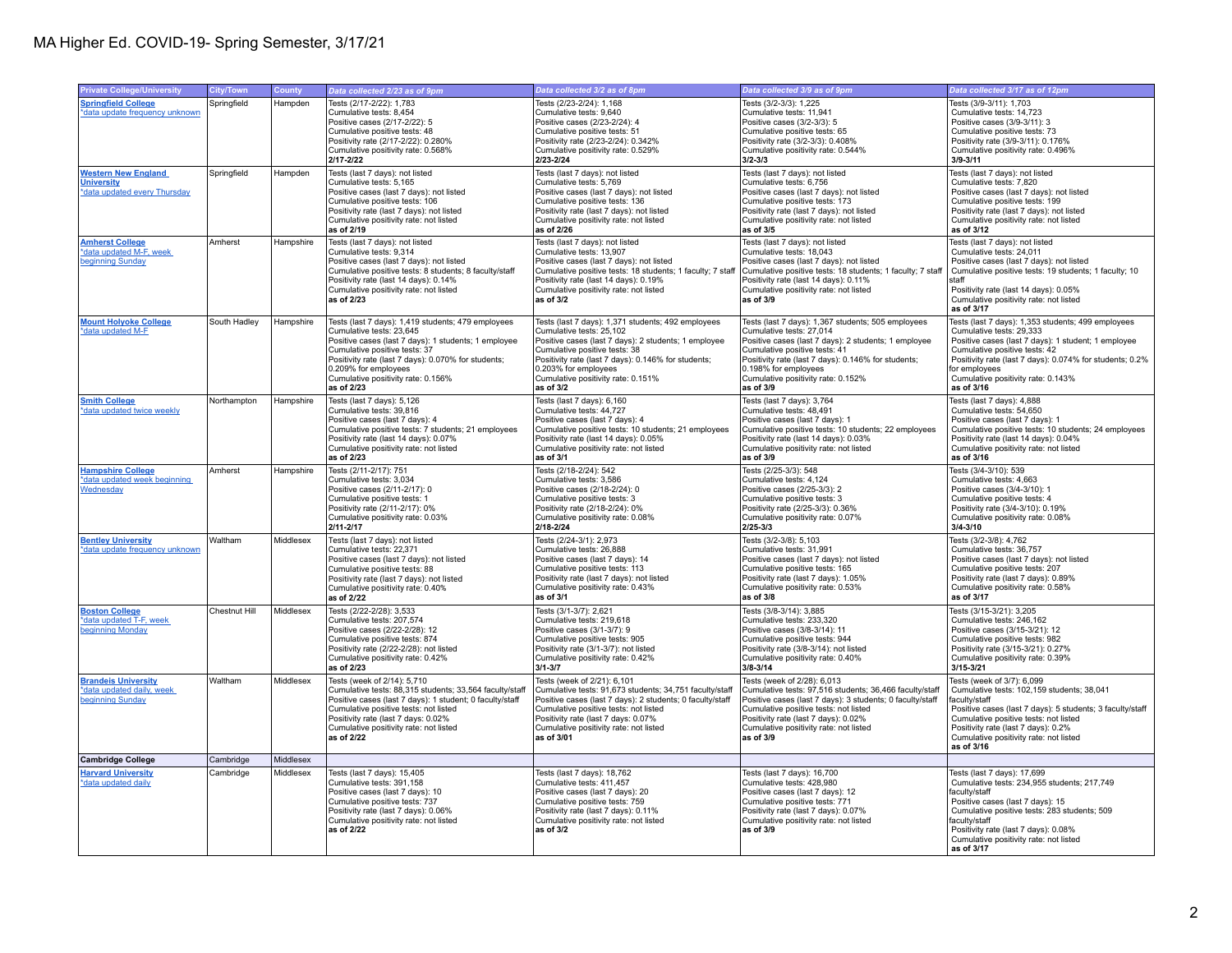## MA Higher Ed. COVID-19- Spring Semester, 3/17/21

| <b>Private College/University</b>                                             | City/Town        | County    | Data collected 2/23 as of 9pm                                                                                                                                                                                                                                                                                                                                                                                                                                                                           | Data collected 3/2 as of 8pm                                                                                                                                                                                                                                                                                                                                                                                                                                                                              | Data collected 3/9 as of 9pm                                                                                                                                                                                                                                                                                                                                                                                                                                                                                | Data collected 3/17 as of 12pm                                                                                                                                                                                                                                                                                                                                                                                                                                                                             |
|-------------------------------------------------------------------------------|------------------|-----------|---------------------------------------------------------------------------------------------------------------------------------------------------------------------------------------------------------------------------------------------------------------------------------------------------------------------------------------------------------------------------------------------------------------------------------------------------------------------------------------------------------|-----------------------------------------------------------------------------------------------------------------------------------------------------------------------------------------------------------------------------------------------------------------------------------------------------------------------------------------------------------------------------------------------------------------------------------------------------------------------------------------------------------|-------------------------------------------------------------------------------------------------------------------------------------------------------------------------------------------------------------------------------------------------------------------------------------------------------------------------------------------------------------------------------------------------------------------------------------------------------------------------------------------------------------|------------------------------------------------------------------------------------------------------------------------------------------------------------------------------------------------------------------------------------------------------------------------------------------------------------------------------------------------------------------------------------------------------------------------------------------------------------------------------------------------------------|
| <b>Harvard Extension School</b>                                               | Cambridge        | Middlesex |                                                                                                                                                                                                                                                                                                                                                                                                                                                                                                         |                                                                                                                                                                                                                                                                                                                                                                                                                                                                                                           |                                                                                                                                                                                                                                                                                                                                                                                                                                                                                                             |                                                                                                                                                                                                                                                                                                                                                                                                                                                                                                            |
| <b>Lasell College</b><br>*data updated daily                                  | Newton           | Middlesex | Tests 7 day: not listed<br>Cumulative tests: 6,087 students; 1,876 employees;<br>Positive cases (last 7 days): 0<br>Cumulative positive tests: 11 students; 11 employees<br>Positivity rate (last 7 days): not listed<br>Cumulative positivity rate: 0.26%<br>as of 2/22                                                                                                                                                                                                                                | Tests 7 day: not listed<br>Cumulative tests: 7,517 students; 2,173 employees;<br>Positive cases (last 7 days): 0<br>Cumulative positive tests: 15 students; 11 employees<br>Positivity rate (last 7 days): 0.41%<br>Cumulative positivity rate: 0.26%<br>as of 3/1                                                                                                                                                                                                                                        | Tests 7 day: not listed<br>Cumulative tests: 8,887 students; 2,476 employees;<br>Positive cases (last 7 days): 0<br>Cumulative positive tests: 37<br>Positivity rate (average daily): 0.37%<br>Cumulative positivity rate: 0.22%<br>as of 3/8                                                                                                                                                                                                                                                               | Tests 7 day: not listed<br>Cumulative tests: 10,578 students; 3,887 employees;<br>1.244 village<br>Positive cases (last 7 days): 2<br>Cumulative positive tests: 19 students; 12 employees;<br>9 village<br>Positivity rate (average daily): 0.37%<br>Cumulative positivity rate: 0.22%<br>as of 3/16                                                                                                                                                                                                      |
| <b>Lesley University</b>                                                      | Cambridge        | Middlesex |                                                                                                                                                                                                                                                                                                                                                                                                                                                                                                         |                                                                                                                                                                                                                                                                                                                                                                                                                                                                                                           |                                                                                                                                                                                                                                                                                                                                                                                                                                                                                                             |                                                                                                                                                                                                                                                                                                                                                                                                                                                                                                            |
| <b>Massachusetts Institute of</b><br><b>Technology</b><br>*data updated daily | Cambridge        | Middlesex | Tests (last 7 days): 9,733 students; 7,200 employees;<br>2.131 affiliates<br>Cumulative tests: 167,734 students; 155,429<br>employees; 42,392 affiliates<br>Positive cases (last 7 days): 4 students; 7 employees;<br>3 affiliates<br>Cumulative positive tests: 236 students; 312<br>employees; 127 affiliates<br>Positivity rate (last 7 days): 0.4% students; 0.10%<br>employees; 0.14% affiliates<br>Cumulative positivity rate: 0.14% students: 0.20%<br>employees; 0.30% affiliates<br>as of 2/23 | Tests (last 7 days): 11,917 students; 7,253 employees;<br>2.238 affiliates<br>Cumulative tests: 192,679 students; 171,714<br>employees; 47,200 affiliates<br>Positive cases (last 7 days): 13 students; 6 employees;<br>3 affiliates<br>Cumulative positive tests: 255 students; 337<br>employees; 136 affiliates<br>Positivity rate (last 7 days): 0.11% students; 0.08%<br>employees; 0.13% affiliates<br>Cumulative positivity rate: 0.13% students: 0.20%<br>employees; 0.29% affiliates<br>as of 3/2 | Tests (last 7 days): 12,877 students; 8,119 employees;<br>2.516 affiliates<br>Cumulative tests: 205,405 students; 179,665<br>employees; 49,655 affiliates<br>Positive cases (last 7 days): 22 students; 8 employees;<br>4 affiliates<br>Cumulative positive tests: 283 students; 348<br>employees; 140 affiliates<br>Positivity rate (last 7 days): 0.17% students; 0.10%<br>employees; 0.16% affiliates<br>Cumulative positivity rate: 0.14% students: 0.19%<br>employees; 0.28% affiliates<br>as of $3/9$ | Tests (last 7 days): 12,237 students; 7,581 employees;<br>2.375 affiliates<br>Cumulative tests: 218,267 students; 188,360<br>employees; 52,174 affiliates<br>Positive cases (last 7 days): 16 students; 9<br>employees; 7 affiliates<br>Cumulative positive tests: 309 students; 369<br>employees; 152 affiliates<br>Positivity rate (last 7 days): 0.13% students; 0.12%<br>employees; 0.29% affiliates<br>Cumulative positivity rate: 0.14% students: 0.20%<br>employees; 0.29% affiliates<br>as of 3/17 |
| <b>Regis College</b><br>*data updated on Wednesday                            | Weston           | Middlesex | Tests (2/14-2/20): 972<br>Cumulative tests: 10,419<br>Positive cases (2/7-2/13): 3<br>Cumulative positive tests: 58<br>Positivity rate (last 7 days): not listed<br>Cumulative positivity rate: not listed<br>2/14-2/20                                                                                                                                                                                                                                                                                 | Tests (2/21-2/27): 1.018<br>Cumulative tests: 11,420<br>Positive cases (2/21-2/27): 1<br>Cumulative positive tests: 59<br>Positivity rate (last 7 days): not listed<br>Cumulative positivity rate: not listed<br>2/21-2/27                                                                                                                                                                                                                                                                                | Tests (2/28-3/6): 1.033<br>Cumulative tests: 12,437<br>Positive cases (2/28-3/6): 1<br>Cumulative positive tests: 60<br>Positivity rate (last 7 days): not listed<br>Cumulative positivity rate: not listed<br>$2/28 - 3/6$                                                                                                                                                                                                                                                                                 | Tests (3/7-3/13): 1.156<br>Cumulative tests: 13,571<br>Positive cases (3/7-3/13): 3<br>Cumulative positive tests: 63<br>Positivity rate (last 7 days): not listed<br>Cumulative positivity rate: not listed<br>$3/7 - 3/13$                                                                                                                                                                                                                                                                                |
| <b>Tufts University</b><br>*data updated daily                                | Medford          | Middlesex | Tests (last 7 days): 22,540<br>Cumulative tests: 373,103<br>Positive cases (last 7 days): 31<br>Cumulative positive tests: 544<br>Positivity rate (last 7 days): 0.14%<br>Cumulative positivity rate: 0.15%<br>as of 2/22                                                                                                                                                                                                                                                                               | Tests (last 7 days): 21,860<br>Cumulative tests: 391,138<br>Positive cases (last 7 days): 22<br>Cumulative positive tests: 566<br>Positivity rate (last 7 days): 0.10%<br>Cumulative positivity rate: 0.14%<br>as of 3/1                                                                                                                                                                                                                                                                                  | Tests (last 7 days): 15,458<br>Cumulative tests: 409,524<br>Positive cases (last 7 days): 14<br>Cumulative positive tests: 580<br>Positivity rate (last 7 days): 0.09%<br>Cumulative positivity rate: 0.14%<br>as of 3/8                                                                                                                                                                                                                                                                                    | Tests (last 7 days): 15,402<br>Cumulative tests: 425,001<br>Positive cases (last 7 days): 17<br>Cumulative positive tests: 597<br>Positivity rate (last 7 days): 0.11%<br>Cumulative positivity rate: 0.14%<br>as of 3/15                                                                                                                                                                                                                                                                                  |
| <b>Babson College</b><br>*data updated on Friday                              | Norfolk          | Norfolk   | Tests (2/14-2/20): 4308<br>Cumulative tests: 22,722<br>Positive cases (2/14-2/20): 53 students; < 3<br>employees; 0 service providers<br>Cumulative positive tests: 117 students; 11 employees;<br>9 service providers<br>Positivity rate (last 7 days): 1.25%<br>Cumulative positivity rate: 0.61%<br>2/14-2/20                                                                                                                                                                                        | Tests (2/21-2/27): 4,076<br>Cumulative tests: 26,798<br>Positive cases (2/21-2/27): 24 students; 0 employees;<br>< 3 service providers<br>Cumulative positive tests: 141 students; 11 employees;<br>12 service providers<br>Positivity rate (last 7 days): 0.66%<br>Cumulative positivity rate: 0.62%<br>2/21-2/27                                                                                                                                                                                        | Tests (2/27-3/5): 4,216<br>Cumulative tests: 31,030<br>Positive cases (2/27-3/5): 34 students; < 3 employees;<br>< 3 service providers<br>Cumulative positive tests: 175 students; 12 employees;<br>13 service providers<br>Positivity rate (last 7 days): 0.85%<br>Cumulative positivity rate: 0.65%<br>$2/27 - 3/5$                                                                                                                                                                                       | Tests (3/9-3/15): 4,097<br>Cumulative tests: 36,465<br>Positive cases (3/9-3/15): 9 students; < 3 employees;<br>< 3 service providers<br>Cumulative positive tests: 194 students; 14<br>employees; 13 service providers<br>Positivity rate (last 7 days): 0.24%<br>Cumulative positivity rate: 0.61%<br>$3/9 - 3/15$                                                                                                                                                                                       |
| <b>Curry College</b><br>*data updated week beginning<br>Thursday              | Milton           | Norfolk   | Tests (last 7 days): 1,691<br>Cumulative tests: 33.369<br>Positive cases (last 7 days): 16<br>Cumulative positive tests: 162<br>Positivity rate (last 7 days): not listed<br>Cumulative positivity rate: not listed<br>as of 2/19                                                                                                                                                                                                                                                                       | Tests (last 7 days): 1,619<br>Cumulative tests: 34.988<br>Positive cases (last 7 days): 5<br>Cumulative positive tests: 167<br>Positivity rate (last 7 days): not listed<br>Cumulative positivity rate: not listed<br>as of 2/26                                                                                                                                                                                                                                                                          | Tests (last 7 days): 1,705<br>Cumulative tests: 36.693<br>Positive cases (last 7 days): 2<br>Cumulative positive tests: 169<br>Positivity rate (last 14 days): 0.21%<br>Cumulative positivity rate: not listed<br>as of 3/9                                                                                                                                                                                                                                                                                 | Tests (last 7 days): 1,706<br>Cumulative tests: 38.399<br>Positive cases (last 7 days): 2<br>Cumulative positive tests: 171<br>Positivity rate (last 14 days): not listed<br>Cumulative positivity rate: not listed<br>as of 3/12                                                                                                                                                                                                                                                                          |
| <b>Dean College</b><br>*data updated "weekly"                                 | Franklin         | Norfolk   | Tests (2/15-2/21): 1,259 students; 493 non-student<br>Cumulative tests: 5,490 students; 2,536 non-student<br>Positive cases (2/15-2/20): 0 students; 0 non-student<br>Cumulative positive tests: 19 students; 4 non-student<br>Positivity rate (2/15-2/20): 0.0% students; 0.0% non-<br>student<br>Cumulative positivity rate: 0.35% students; 0.16% non<br>student<br>2/15-2/20                                                                                                                        | Tests (2/22-2/28): 1,325 students; 539 non-student<br>Cumulative tests: 6,815 students; 3,075 non-student<br>Positive cases (2/22-2/28): 1 students; 0 non-student<br>Cumulative positive tests: 20 students; 4 non-student<br>Positivity rate (2/22-2/28): 0.08% students; 0.0% non-<br>student<br>Cumulative positivity rate: 0.29% students; 0.13% non-<br>student<br>2/22-2/28                                                                                                                        | Tests (3/1-3/7): 1,328 students; 532 non-student<br>Cumulative tests: 8,143 students; 3,607 non-student<br>Positive cases (3/1-3/7): 1 students; 1 non-student<br>Cumulative positive tests: 21 students; 5 non-student<br>Positivity rate (3/1-3/7): 0.08% students; 0.19% non-<br>student<br>Cumulative positivity rate: 0.26% students; 0.14% non-<br>student<br>$3/1 - 3/7$                                                                                                                             | Tests (3/8-3/14): 1,305 students; 521 non-student<br>Cumulative tests: 9,448 students; 4,128 non-student<br>Positive cases (3/8-3/14): 2 students; 0 non-student<br>Cumulative positive tests: 23 students; 5 non-student<br>Positivity rate (3/8-3/14): 0.15% students; 0% non-<br>student<br>Cumulative positivity rate: 0.24% students; 0.12% non-<br>student<br>$3/8 - 3/14$                                                                                                                           |
| <b>Eastern Nazarene College</b><br>*data update frequency unknown             | Quincy           | Norfolk   | Tests (1/25-2/12): 1272<br>Cumulative tests: not listed<br>Positive cases (1/25-2/12): 1<br>Cumulative positive tests: not listed<br>Positivity rate (last 7 days): not listed<br>Cumulative positivity rate: not listed<br>$1/25 - 2/12$                                                                                                                                                                                                                                                               | Not updated as of 3/2 at 8pm                                                                                                                                                                                                                                                                                                                                                                                                                                                                              | Tests (7 days): not listed<br>Cumulative tests(1/25-3/5): 1,909<br>Positive cases (7 days): not listed<br>Cumulative positive tests: 18<br>Positivity rate (last 7 days): not listed<br>Cumulative positivity rate: not listed<br>as of 3/5                                                                                                                                                                                                                                                                 | Tests (7 days): not listed<br>Cumulative tests (1/25-3/5): 2,282<br>Positive cases (7 days): not listed<br>Cumulative positive tests: 22<br>Positivity rate (last 7 days): not listed<br>Cumulative positivity rate: not listed<br>as of 3/12                                                                                                                                                                                                                                                              |
| <b>Hellenic College</b>                                                       | <b>Brookline</b> | Norfolk   |                                                                                                                                                                                                                                                                                                                                                                                                                                                                                                         |                                                                                                                                                                                                                                                                                                                                                                                                                                                                                                           |                                                                                                                                                                                                                                                                                                                                                                                                                                                                                                             |                                                                                                                                                                                                                                                                                                                                                                                                                                                                                                            |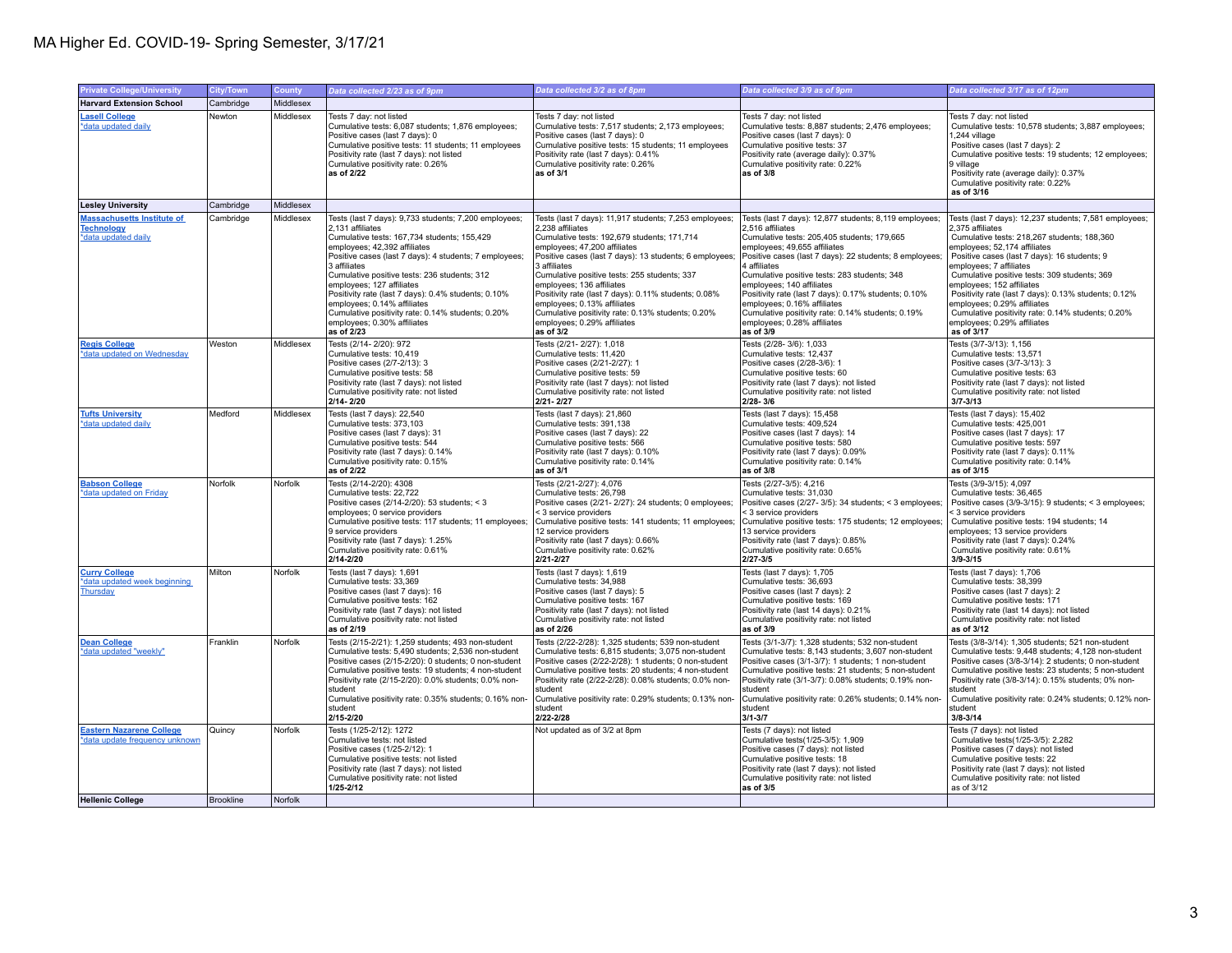| <b>Private College/University</b>                                                                        | City/Town                                       | County  | Data collected 2/23 as of 9pm                                                                                                                                                                                                                                                                        | Data collected 3/2 as of 8pm                                                                                                                                                                                                                                                                        | Data collected 3/9 as of 9pm                                                                                                                                                                                                                                                                        | Data collected 3/17 as of 12pm                                                                                                                                                                                                                                                                     |
|----------------------------------------------------------------------------------------------------------|-------------------------------------------------|---------|------------------------------------------------------------------------------------------------------------------------------------------------------------------------------------------------------------------------------------------------------------------------------------------------------|-----------------------------------------------------------------------------------------------------------------------------------------------------------------------------------------------------------------------------------------------------------------------------------------------------|-----------------------------------------------------------------------------------------------------------------------------------------------------------------------------------------------------------------------------------------------------------------------------------------------------|----------------------------------------------------------------------------------------------------------------------------------------------------------------------------------------------------------------------------------------------------------------------------------------------------|
| <b>Olin College of Engineering</b><br>*data update frequency unknown                                     | Needham                                         | Norfolk | Tests (last 14 days): 449 students; 157 faculty/staff<br>Cumulative tests: 1,807<br>Positive cases (last 14 days): 0 student; 0 faculty/staff<br>Cumulative positive tests: 1<br>Positivity rate (last 7 days): 0% students; 0%<br>faculty/staff<br>Cumulative positivity rate: 0.1%<br>as of 2/23   | Tests (last 14 days): 505 students; 181 faculty/staff<br>Cumulative tests: 2,305<br>Positive cases (last 14 days): 0 student; 2 faculty/staff<br>Cumulative positive tests: 3<br>Positivity rate (last 7 days): 0% students; 1.1%<br>faculty/staff<br>Cumulative positivity rate: 0.1%<br>as of 3/2 | Tests (last 14 days): 449 students; 191 faculty/staff<br>Cumulative tests: 2,672<br>Positive cases (last 14 days): 0 student; 2 faculty/staff<br>Cumulative positive tests: 3<br>Positivity rate (last 7 days): 0% students; 1.0%<br>faculty/staff<br>Cumulative positivity rate: 0.1%<br>as of 3/9 | Tests (last 14 days): 500 students; 227 faculty/staff<br>Cumulative tests: 3,190<br>Positive cases (last 14 days): 0 student; 0 faculty/staff<br>Cumulative positive tests: 3<br>Positivity rate (last 7 days): 0% students; 0%<br>faculty/staff<br>Cumulative positivity rate: 0.1%<br>as of 3/16 |
| Quincy College                                                                                           | Quincy                                          | Norfolk |                                                                                                                                                                                                                                                                                                      |                                                                                                                                                                                                                                                                                                     |                                                                                                                                                                                                                                                                                                     |                                                                                                                                                                                                                                                                                                    |
| <b>Wellsley College</b><br>*data updated M-F                                                             | Wellesley                                       | Norfolk | Tests (asymptomatic-last 7 days): 3,623<br>Cumulative tests: not listed<br>Positive cases (last 7 days): 2 students; 0 faculty/staff<br>Cumulative positive tests: not listed<br>Positivity rate (last 7 days): not listed<br>Cumulative positivity rate: not listed<br>as of 2/24                   | Tests (asymptomatic-last 7 days): 3,073<br>Cumulative tests: not listed<br>Positive cases (last 7 days): 0 students; 2 faculty/staff<br>Cumulative positive tests: not listed<br>Positivity rate (last 7 days): not listed<br>Cumulative positivity rate: not listed<br>as of 3/2                   | Tests (asymptomatic-last 7 days): 3,188<br>Cumulative tests: not listed<br>Positive cases (last 7 days): 0 students; 1 faculty/staff<br>Cumulative positive tests: not listed<br>Positivity rate (last 7 days): not listed<br>Cumulative positivity rate: not listed<br>as of 3/9                   | Tests (asymptomatic-last 7 days): 3,844<br>Cumulative tests: 14,833<br>Positive cases (last 7 days): 1 students; 3 faculty/staff<br>Cumulative positive tests: not listed<br>Positivity rate (last 7 days): not listed<br>Cumulative positivity rate: not listed<br>as of 3/16                     |
| <b>Bay State College</b>                                                                                 | Boston                                          | Suffolk |                                                                                                                                                                                                                                                                                                      |                                                                                                                                                                                                                                                                                                     |                                                                                                                                                                                                                                                                                                     |                                                                                                                                                                                                                                                                                                    |
| Benjamin Franklin Institute of<br><b>Technology</b>                                                      | Boston                                          | Suffolk |                                                                                                                                                                                                                                                                                                      |                                                                                                                                                                                                                                                                                                     |                                                                                                                                                                                                                                                                                                     |                                                                                                                                                                                                                                                                                                    |
| <b>Berklee College of Music</b><br>*data updated daily, M-F                                              | Boston                                          | Suffolk | Tests (last 7 days): 5,071<br>Cumulative tests: 24.332<br>Positive cases (1/25-1/31): 5<br>Cumulative positive tests: 85<br>Positivity rate (last 7 days): 0.10%<br>Cumulative positivity rate: 0.35%<br>as of 2/17-2/23                                                                             | Tests (last 7 days): 4,399<br>Cumulative tests: 28.731<br>Positive cases (2/24-3/2): 3<br>Cumulative positive tests: 88<br>Positivity rate (last 7 days): 0.07%<br>Cumulative positivity rate: 0.31%<br>as of 2/24-3/2                                                                              | Tests (3/3-3/9): 4,422<br>Cumulative tests: 33.153<br>Positive cases (3/3-3/9): 3<br>Cumulative positive tests: 91<br>Positivity rate (last 7 days): 0.07%<br>Cumulative positivity rate: 0.27%<br>as of 3/9                                                                                        | Tests (3/3-3/9): 4,383<br>Cumulative tests: 37.538<br>Positive cases (3/3-3/9): 9<br>Cumulative positive tests: 100<br>Positivity rate (last 7 days): 0.21%<br>Cumulative positivity rate: 0.27%<br>as of 3/16                                                                                     |
| <b>Boston Architectural College</b>                                                                      | Boston                                          | Suffolk |                                                                                                                                                                                                                                                                                                      |                                                                                                                                                                                                                                                                                                     |                                                                                                                                                                                                                                                                                                     |                                                                                                                                                                                                                                                                                                    |
| <b>New England Law School</b>                                                                            | Boston                                          | Suffolk |                                                                                                                                                                                                                                                                                                      |                                                                                                                                                                                                                                                                                                     |                                                                                                                                                                                                                                                                                                     |                                                                                                                                                                                                                                                                                                    |
| <b>Boston Universtiv</b><br>*data updated daily                                                          | Boston                                          | Suffolk | Tests (2/16-2/22): 24,847 students; 1,871 faculty;<br>5,552 staff<br>Cumulative tests: 722.966<br>Positive cases (2/16-2/22): 11<br>Cumulative positive tests: 1,458<br>Positivity rate (2/16-2/22): 0.26% students; 0.05%<br>faculty; 0.22% staff<br>Cumulative positivity rate: 0.20%<br>2/16-2/22 | Tests (2/23-3/1): 24,246 students; 1,919 faculty;<br>5,406 staff<br>Cumulative tests: 754.537<br>Positive cases (2/23-3/1): 8<br>Cumulative positive tests: 1,555<br>Positivity rate (2/23-3/1): 0.35% students; 0.26%<br>faculty; 0.13% staff<br>Cumulative positivity rate: 0.21%<br>$2/23 - 3/1$ | Tests (3/2-3/8): 24,196 students; 1,912 faculty;<br>5,508 staff<br>Cumulative tests: 786.153<br>Positive cases (3/8): 9<br>Cumulative positive tests: 1,617<br>Positivity rate (3/2-3/8): 0.21% students; 0.10% faculty;<br>0.15% staff<br>Cumulative positivity rate: 0.21%<br>$3/2 - 3/8$         | Tests (3/9-3/15): 23,022 students; 1,799 faculty;<br>5,299 staff<br>Cumulative tests: 816.273<br>Positive cases (3/15): 9<br>Cumulative positive tests: 1,685<br>Positivity rate (3/9-3/15): 0.41% students; 0.06%<br>faculty; 0.21% staff<br>Cumulative positivity rate: 0.21%<br>$3/9 - 3/15$    |
| <b>Emerson College</b><br>*data updated daily, week<br>beginning Sunday                                  | Boston                                          | Suffolk | Tests (2/15-2/21): 5,486<br>Cumulative tests: 26,561<br>Positive cases (2/8-2/14): 12<br>Cumulative positive tests: 80<br>Positivity rate (2/15-2/21): 0.22%<br>Cumulative positivity rate: 0.30%<br>2/15-2/21                                                                                       | Tests (2/22-2/28): 5,743<br>Cumulative tests: 32,366<br>Positive cases (2/22-2/28): 7<br>Cumulative positive tests: 86<br>Positivity rate (2/22-2/28): 0.12%<br>Cumulative positivity rate: 0.27%<br>2/22-2/28                                                                                      | Tests (last 7 days): 5,566<br>Cumulative tests: 37,048<br>Positive cases (3/2-3/8): 8<br>Cumulative positive tests: 93<br>Positivity rate (3/2-3/8): 0.14%<br>Cumulative positivity rate: 0.25%<br>$3/1 - 3/7$                                                                                      | Tests (last 7 days): 5,664<br>Cumulative tests: 43,661<br>Positive cases (3/8-3/14): 3<br>Cumulative positive tests: 98<br>Positivity rate (3/8-3/14): 0.05%<br>Cumulative positivity rate: 0.22%<br>$3/8 - 3/14$                                                                                  |
| <b>Emmanuel College</b><br>*data updated daily M-F                                                       | Boston                                          | Suffolk | Tests (last 7 days): not listed<br>Cumulative tests: 13,045<br>Positive cases (last 7 days): 11<br>Cumulative positive tests: 44<br>Positivity rate (last 7 days): 0.46%<br>Cumulative positivity rate: 0.34%<br>as of 2/24                                                                          | Tests (last 7 days): not listed<br>Cumulative tests: 15,275<br>Positive cases (last 7 days): 10<br>Cumulative positive tests: 49<br>Positivity rate (last 7 days): 0.41%<br>Cumulative positivity rate: 0.32%<br>as of 3/2                                                                          | Tests (last 7 days): not listed<br>Cumulative tests: 17,683<br>Positive cases (last 7 days): 6<br>Cumulative positive tests: 57<br>Positivity rate (last 7 days): 0.33%<br>Cumulative positivity rate: 0.32%<br>as of 3/9                                                                           | Tests (last 7 days): not listed<br>Cumulative tests: 20,059<br>Positive cases (last 7 days): 1<br>Cumulative positive tests: 58<br>Positivity rate (last 7 days): 0.4%<br>Cumulative positivity rate: 0.29%<br>as of 3/17                                                                          |
| <b>Fisher College</b>                                                                                    | Boston                                          | Suffolk |                                                                                                                                                                                                                                                                                                      |                                                                                                                                                                                                                                                                                                     |                                                                                                                                                                                                                                                                                                     |                                                                                                                                                                                                                                                                                                    |
| <b>Laboure College</b>                                                                                   | Boston                                          | Suffolk | Tests (last 7 days): not listed<br>Cumulative tests: not listed<br>Positive cases (2/15-2/21): 2<br>Cumulative positive tests: 12<br>Positivity rate (2/15-2/21): not listed<br>Cumulative positivity rate: not listed<br>2/15-2/21                                                                  | Tests (last 7 days): not listed<br>Cumulative tests: not listed<br>Positive cases (2/22-2/28): 2<br>Cumulative positive tests: 14<br>Positivity rate (2/22-2/28): not listed<br>Cumulative positivity rate: not listed<br>2/22-2/28                                                                 | Not updated as of 3/9 at 8pm                                                                                                                                                                                                                                                                        | Tests (last 7 days): not listed<br>Cumulative tests: not listed<br>Positive cases (3/8-3/14): 2<br>Cumulative positive tests: 17<br>Positivity rate (3/8-3/14): not listed<br>Cumulative positivity rate: not listed<br>$3/8 - 3/14$                                                               |
| <b>Massachusetts College of</b><br><b>Pharmacy and Health Sciences</b><br>*data update frequency unknown | Boston/Worcest Suffolk<br>er/Manchester,<br>İмн |         | Tests (last 7 days): not listed<br>Cumulative tests: 82,864<br>Positive cases (last 7 days): not listed<br>Cumulative positive tests: 394<br>Positivity rate (last 7 days): not listed<br>Cumulative positivity rate: 0.5%<br>as of 2/22                                                             | Tests (last 7 days): not listed<br>Cumulative tests: 86,059<br>Positive cases (last 7 days): not listed<br>Cumulative positive tests: 408<br>Positivity rate (last 7 days): not listed<br>Cumulative positivity rate: 0.5%<br>as of 2/28                                                            | Tests (last 7 days): not listed<br>Cumulative tests: 89,741<br>Positive cases (last 7 days): not listed<br>Cumulative positive tests: 414<br>Positivity rate (last 7 days): not listed<br>Cumulative positivity rate: 0.5%<br>as of 3/6                                                             | Tests (last 7 days): not listed<br>Cumulative tests: 93,604<br>Positive cases (last 7 days): not listed<br>Cumulative positive tests: 419<br>Positivity rate (last 7 days): not listed<br>Cumulative positivity rate: 0.5%<br>as of 3/13                                                           |
| The New England Conservatory Boston<br>of Music<br>*data updated on Friday                               |                                                 | Suffolk | Tests (last 7 days): 552<br>Cumulative tests: 15,355<br>Positive cases (last 7 days): 0<br>Cumulative positive tests: not listed<br>Positivity rate (last 7 days): 0.0%<br>Cumulative positivity rate: 0.2%<br>week of 2/19                                                                          | Tests (last 7 days): 901<br>Cumulative tests: 16,279<br>Positive cases (last 7 days): 0<br>Cumulative positive tests: not listed<br>Positivity rate (last 7 days): 0.0%<br>Cumulative positivity rate: 0.2%<br>week of 2/26                                                                         | Tests (last 7 days): 850<br>Cumulative tests: 17,147<br>Positive cases (last 7 days): 0<br>Cumulative positive tests: not listed<br>Positivity rate (last 7 days): 0.0%<br>Cumulative positivity rate: 0.2%<br>listed as "week of Feb 26"                                                           | Tests (last 7 days): 850<br>Cumulative tests: 18,003<br>Positive cases (last 7 days): 1<br>Cumulative positive tests: not listed<br>Positivity rate (last 7 days): 0.11%<br>Cumulative positivity rate: 0.21%<br>week of 3/5                                                                       |
| North Bennet Street School                                                                               | Boston                                          | Suffolk |                                                                                                                                                                                                                                                                                                      |                                                                                                                                                                                                                                                                                                     |                                                                                                                                                                                                                                                                                                     |                                                                                                                                                                                                                                                                                                    |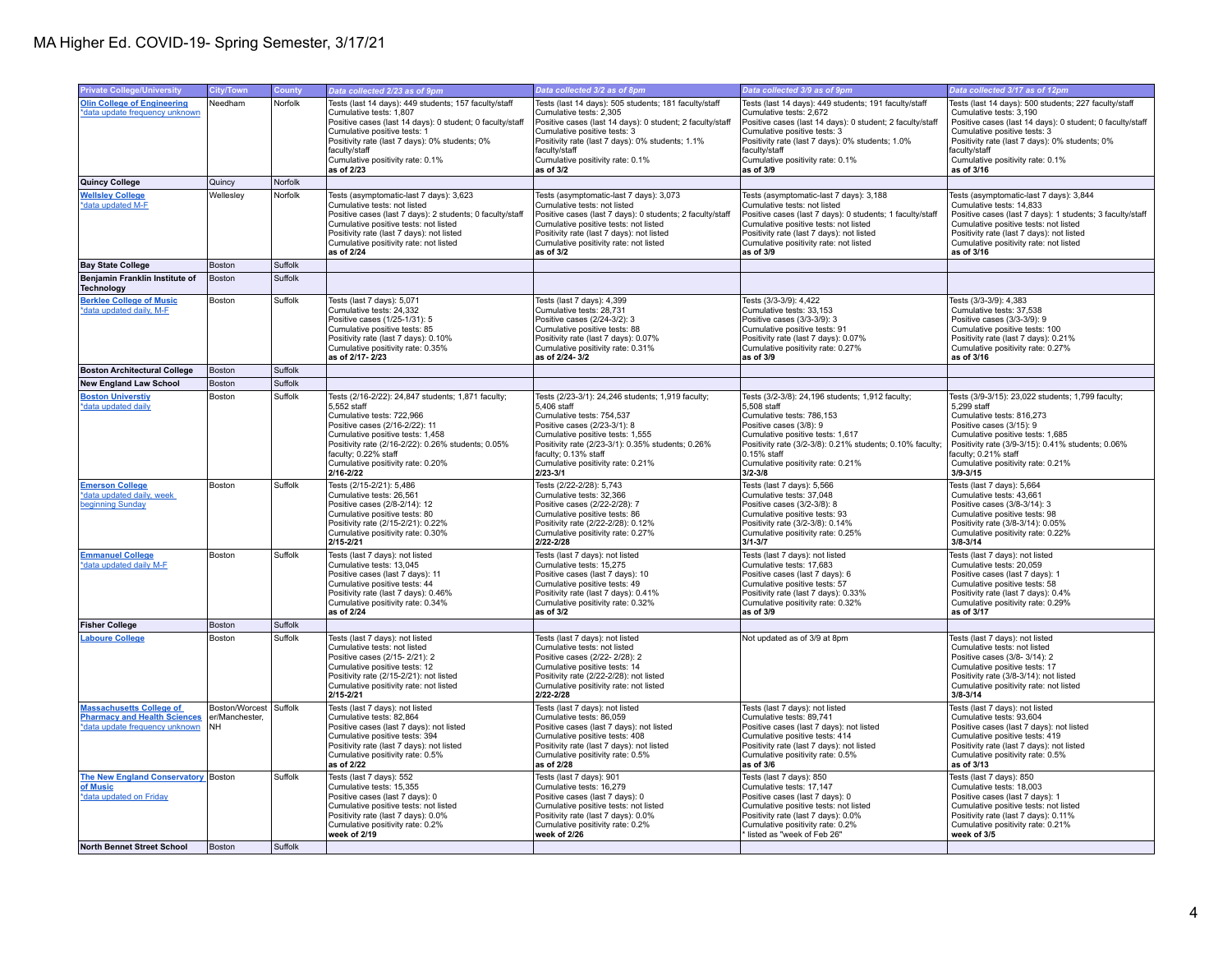| <b>Private College/University</b>                                                    | City/Town | County    | Data collected 2/23 as of 9pm                                                                                                                                                                                                                                                     | Data collected 3/2 as of 8pm                                                                                                                                                                                                                                                      | Data collected 3/9 as of 9pm                                                                                                                                                                                                                                                     | Data collected 3/17 as of 12pm                                                                                                                                                                                                                                                      |
|--------------------------------------------------------------------------------------|-----------|-----------|-----------------------------------------------------------------------------------------------------------------------------------------------------------------------------------------------------------------------------------------------------------------------------------|-----------------------------------------------------------------------------------------------------------------------------------------------------------------------------------------------------------------------------------------------------------------------------------|----------------------------------------------------------------------------------------------------------------------------------------------------------------------------------------------------------------------------------------------------------------------------------|-------------------------------------------------------------------------------------------------------------------------------------------------------------------------------------------------------------------------------------------------------------------------------------|
| <b>Northeastern University</b><br>*data updated daily, week<br>beginning Sunday      | Boston    | Suffolk   | Tests (2/15-2/21): 20,905<br>Cumulative tests: 750,086<br>Positive cases (2/15-2/21): 38<br>Cumulative positive tests: 1062 students; 121<br>faculty/staff; 121 contract employees<br>Positivity rate (last 7 days): 0.22%<br>Cumulative positivity rate: not listed<br>2/15-2/21 | Tests (2/22-2/28): 15,804<br>Cumulative tests: 775,461<br>Positive cases (2/22-2/28): 33<br>Cumulative positive tests: 1127 students: 125<br>faculty/staff; 124 contract employees<br>Positivity rate (last 7 days): 0.24%<br>Cumulative positivity rate: not listed<br>2/22-2/28 | Tests (3/1-3/7): 19,672<br>Cumulative tests: 805,923<br>Positive cases (3/1-3/7): 34<br>Cumulative positive tests: 1.178 students: 127<br>faculty/staff; 126 contract employees<br>Positivity rate (last 7 days): 0.18%<br>Cumulative positivity rate: not listed<br>$3/1 - 3/7$ | Tests (3/8-3/14): 29,568<br>Cumulative tests: 835,491<br>Positive cases (3/8-3/14): 39<br>Cumulative positive tests: 1,215 students; 129<br>faculty/staff; 126 contract employees<br>Positivity rate (last 7 days): 0.13%<br>Cumulative positivity rate: not listed<br>$3/8 - 3/14$ |
| <b>Simmons University</b><br>*data updated weekly                                    | Boston    | Suffolk   | Tests (last 7 days): not listed<br>Cumulative tests: 7,179<br>Positive cases (last 7 days): 1<br>Cumulative positive tests: not listed<br>Positivity rate (last 7 days): not listed<br>Cumulative positivity rate: 0.21%<br>as of 2/23                                            | Tests (last 7 days): not listed<br>Cumulative tests: 7,740<br>Positive cases (last 7 days): 1<br>Cumulative positive tests: not listed<br>Positivity rate (last 7 days): 0.0%<br>Cumulative positivity rate: 0.19%<br>as of 2/26                                                  | Not updated as of 3/9 at 8pm                                                                                                                                                                                                                                                     | Not updated as of 3/17 at 12pm                                                                                                                                                                                                                                                      |
| <b>Suffolk University</b><br>*data update frequency unknown                          | Boston    | Suffolk   | Tests (2/12-2/18): 2,932<br>Cumulative tests: 57,601<br>Positive cases (2/12-2/18): 12<br>Cumulative positive tests: 215<br>Positivity rate (last 7 days): not listed<br>Cumulative positivity rate: 0.373%<br>as of 2/18                                                         | Tests (2/19-2/25): 3,116<br>Cumulative tests: 60,663<br>Positive cases (2/19-2/25): 10<br>Cumulative positive tests: 225<br>Positivity rate (last 7 days): not listed<br>Cumulative positivity rate: 0.371%<br>as of 2/27                                                         | Tests (2/26-3/4): 3,092<br>Cumulative tests: 63,695<br>Positive cases (2/26-3/4): 12<br>Cumulative positive tests: 237<br>Positivity rate (last 7 days): not listed<br>Cumulative positivity rate: 0.372%<br>as of 3/5                                                           | Tests (3/7-3/13): 3,016<br>Cumulative tests: 67,280<br>Positive cases (3/7-3/13): 7<br>Cumulative positive tests: 246<br>Positivity rate (last 7 days): not listed<br>Cumulative positivity rate: 0.366%<br>as of 3/14                                                              |
| <b>Urban College of Boston</b>                                                       | Boston    | Suffolk   |                                                                                                                                                                                                                                                                                   |                                                                                                                                                                                                                                                                                   |                                                                                                                                                                                                                                                                                  |                                                                                                                                                                                                                                                                                     |
| <b>Wentworth Institute of</b><br><b>Technology</b><br>*data update frequency unknown | Boston    | Suffolk   | Tests (last 7 days): 3,718<br>Cumulative tests: 15,176<br>Positive cases (last 7 days): 4<br>Cumulative positive tests: 55<br>Positivity rate (last 7 days): 0.1%<br>Cumulative positivity rate: not listed<br>as of 2/23                                                         | Tests (last 7 days): 3,554<br>Cumulative tests: 17,914<br>Positive cases (last 7 days): 3<br>Cumulative positive tests: 58<br>Positivity rate (last 7 days): 0.12%<br>Cumulative positivity rate: not listed<br>as of 3/2                                                         | Tests (last 7 days): 3,655<br>Cumulative tests: 22,223<br>Positive cases (last 7 days): 8<br>Cumulative positive tests: 67<br>Positivity rate (last 7 days): 0.20%<br>Cumulative positivity rate: not listed<br>as of 3/9                                                        | Tests (last 7 days): 3,546<br>Cumulative tests: 25,126<br>Positive cases (last 7 days): 5<br>Cumulative positive tests: 71<br>Positivity rate (last 7 days): 0.20%<br>Cumulative positivity rate: not listed<br>as of 3/17                                                          |
| William James College                                                                | Boston    | Suffolk   |                                                                                                                                                                                                                                                                                   |                                                                                                                                                                                                                                                                                   |                                                                                                                                                                                                                                                                                  |                                                                                                                                                                                                                                                                                     |
| <b>Anna Maria College</b><br>*data updated on Friday                                 | Paxton    | Worcester | Tests (last 7 days): 1,814<br>Cumulative tests: 4.328<br>Positive cases (last 7 days): 6<br>Cumulative positive tests: 12<br>Positivity rate (last 7 days): 0.33%<br>Cumulative positivity rate: 0.28%<br>as of 2/22                                                              | Tests (last 7 days): 1,971<br>Cumulative tests: 5.255<br>Positive cases (last 7 days): 13<br>Cumulative positive tests: 20<br>Positivity rate (last 7 days): 5.33%<br>Cumulative positivity rate: 0.38%<br>as of 2/28                                                             | Tests (last 7 days): 1,411<br>Cumulative tests: 5.255<br>Positive cases (last 7 days): 9<br>Cumulative positive tests: 29<br>Positivity rate (last 7 days): not listed<br>Cumulative positivity rate: 0.44%<br>as of 3/5                                                         | Tests (last 7 days): 1,399<br>Cumulative tests: 8.064<br>Positive cases (last 7 days): 6<br>Cumulative positive tests: 35<br>Positivity rate (last 7 days): not listed<br>Cumulative positivity rate: 0.43%<br>as of 3/14                                                           |
| <b>Assumption College</b><br>*data updated on Friday                                 | Worcester | Worcester | Tests (last 7 days): 3,050<br>Cumulative tests: 11,689<br>Positive cases ("this week"): 2<br>Cumulative positive tests: 42<br>Positivity rate ("this week"): 0.36%<br>Cumulative positivity rate: not listed<br>as of 2/19                                                        | Not updated as of 3/2 at 8pm                                                                                                                                                                                                                                                      | Tests: not listed<br>Cumulative tests: 17.279<br>Positive cases (last 7 days): not listed<br>Cumulative positive tests: 25 students; 22 employees<br>Positivity rate: not listed<br>Cumulative positivity rate: 0.27%<br>as of 3/8                                               | Not updated as of 3/17 at 12pm                                                                                                                                                                                                                                                      |
| <b>Becker College</b><br>*data updated on Tuesday                                    | Worcester | Worcester | Tests (last 7 days): 854<br>Cumulative tests: 6,897<br>Positive cases (last 7 days): 5<br>Cumulative positive tests: not listed<br>Positivity rate (last 7 days): not listed<br>Cumulative positivity rate: not listed<br>as of 2/23                                              | Tests (last 7 days): 943<br>Cumulative tests: 8,345<br>Positive cases (last 7 days): 7<br>Cumulative positive tests: not listed<br>Positivity rate (last 7 days): not listed<br>Cumulative positivity rate: not listed<br>as of 3/2                                               | Tests (last 7 days): 1,428<br>Cumulative tests: 9,778<br>Positive cases (last 7 days): 5<br>Cumulative positive tests: not listed<br>Positivity rate (last 7 days): not listed<br>Cumulative positivity rate: not listed<br>as of 3/9                                            | Tests (last 7 days): 1,384<br>Cumulative tests: 11,180<br>Positive cases (last 7 days): 1<br>Cumulative positive tests: not listed<br>Positivity rate (last 7 days): not listed<br>Cumulative positivity rate: not listed<br>as of 3/16                                             |
| <b>Clark University</b><br>*data updated daily                                       | Worcester | Worcester | Tests (last 7 days): 927<br>Cumulative tests: not listed<br>Positive cases (last 7 days): 3<br>Cumulative positive tests (last 30 days): 17<br>Positivity rate (last 7 days): not listed<br>Cumulative positivity rate: not listed<br>as of 2/22                                  | Tests (last 7 days): 1,617<br>Cumulative tests: not listed<br>Positive cases (last 7 days): 4<br>Cumulative positive tests (last 30 days): 17<br>Positivity rate (last 7 days): not listed<br>Cumulative positivity rate: not listed<br>as of 3/1                                 | Tests (last 7 days): 3,142<br>Cumulative tests: not listed<br>Positive cases (last 7 days): 4<br>Cumulative positive tests (last 30 days): 19<br>Positivity rate (last 7 days): not listed<br>Cumulative positivity rate: not listed<br>as of $3/9$                              | Tests (last 7 days): 5,553<br>Cumulative tests: not listed<br>Positive cases (last 7 days): 10<br>Cumulative positive tests (last 30 days): 21<br>Positivity rate (last 7 days): not listed<br>Cumulative positivity rate: not listed<br>as of 3/16                                 |
| <b>Holy Cross College</b><br>*data updated daily                                     | Worcester | Worcester | Tests (last 7 days): not listed<br>Cumulative tests: 57,251<br>Positive cases (last 7 days): not listed<br>Cumulative positive tests: 87 students; 44 staff; 3 other<br>Positivity rate (last 7 days): 0.08%<br>Cumulative positivity rate: not listed<br>as of 2/23              | Tests (last 7 days): not listed<br>Cumulative tests: 62,733<br>Positive cases (last 7 days): not listed<br>Cumulative positive tests: 102 students; 45 staff; 3<br>other<br>Positivity rate (last 7 days): 0.24%<br>Cumulative positivity rate: not listed<br>as of 3/2           | Tests (last 7 days): not listed<br>Cumulative tests: 69,172<br>Positive cases (last 7 days): not listed<br>Cumulative positive tests: 120 students; 46 staff; 3<br>other<br>Positivity rate (last 7 days): 0.32%<br>Cumulative positivity rate: not listed<br>as of 3/9          | Tests (last 7 days): not listed<br>Cumulative tests: 75,537<br>Positive cases (last 7 days): not listed<br>Cumulative positive tests: 142 students; 46 staff; 3<br>other<br>Positivity rate (last 7 days): 0.33%<br>Cumulative positivity rate: not listed<br>as of 3/17            |
| <b>Nichols College</b><br>*data updated weekly beginning<br>Monday                   | Dudley    | Worcester | Tests (2/15-2/19): 1,954<br>Cumulative tests: 32.385<br>Positive cases (2/15-2/19): 11<br>Cumulative positive tests: 55<br>Positivity rate (last 7 days): 0.54<br>Cumulative positivity rate: 0.17%<br>as of 2/23                                                                 | Tests (2/22-2/26): 1,889<br>Cumulative tests: 34,274<br>Positive cases (2/22-2/26): 9<br>Cumulative positive tests: 64<br>Positivity rate (last 7 days): 0.47%<br>Cumulative positivity rate: 0.19%<br>as of 2/26                                                                 | Tests (3/1-3/5): 1,897<br>Cumulative tests: 36,171<br>Positive cases (3/1-3/5): 7<br>Cumulative positive tests: 71<br>Positivity rate (last 7 days): 0.369%<br>Cumulative positivity rate: 0.19%<br>as of 3/5                                                                    | Tests (3/8-3/12): 1,886<br>Cumulative tests: 38.057<br>Positive cases (3/8-3/12): 3<br>Cumulative positive tests: 74<br>Positivity rate (last 7 days): 0.369%<br>Cumulative positivity rate: 0.19%<br>as of 3/12                                                                    |